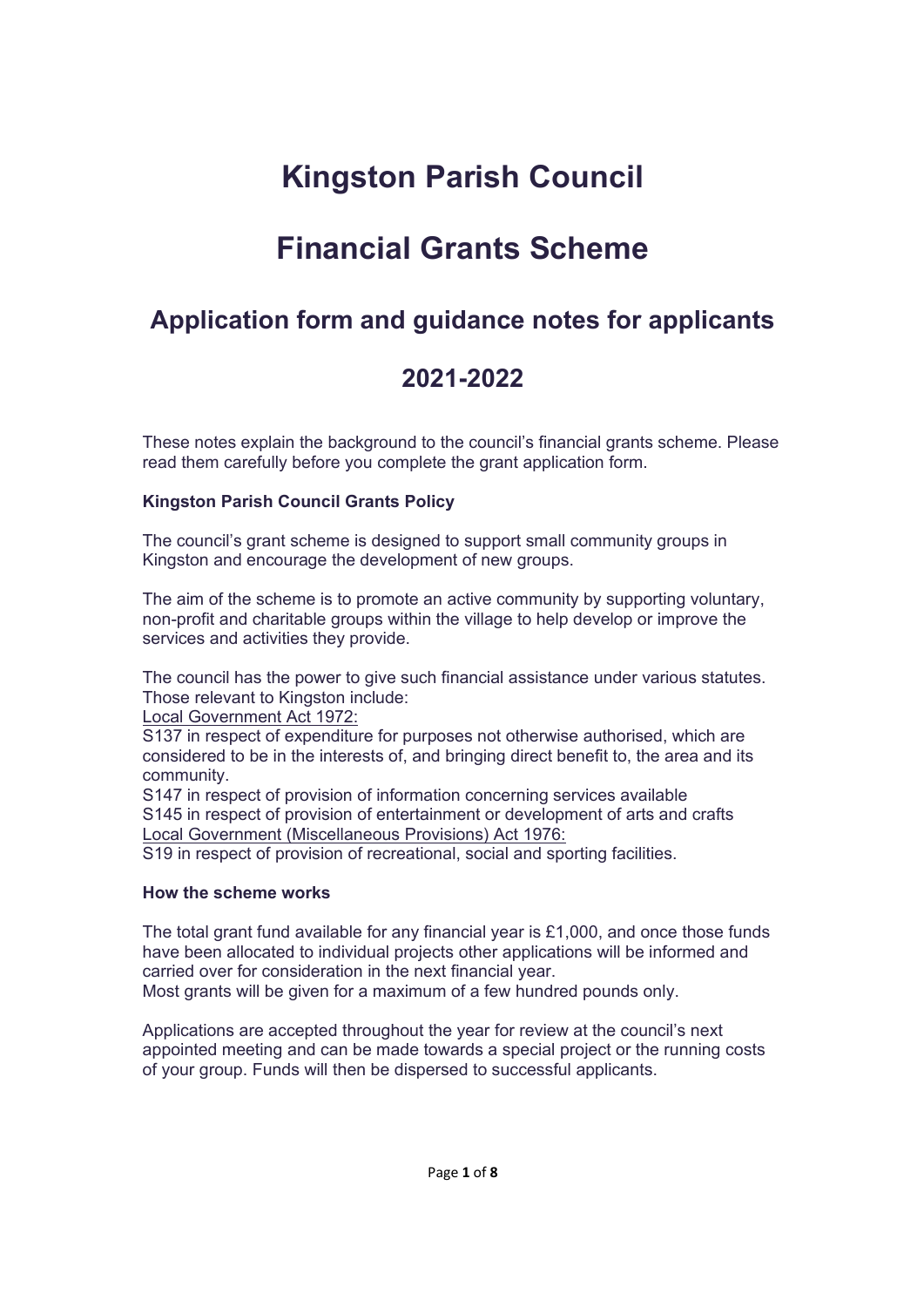General conditions:

- Applications will not be considered from individuals or commercial or business organisations.
- Applications will not be considered from groups whose fundraising is sent to their central headquarters for redistribution
- Applications will not be considered from groups who intend to oppose or support any particular political party or to discriminate in any way
- The group must have clearly stated aims and objectives
- The group must provide a written constitution which has been formally adopted by its members or similar document of agreement if the association is less formal.
- The group must provide or propose to provide an activity or service that is believed to be clearly needed by the local community or by a particular group of residents.
- If the group is constituted it is required to submit accounts for the previous year or in the case of a new group or less formal group a comprehensive budget and activity plan.
- If the group is constituted it is required to have a bank account in its own name
- In the case of a less formal group a named organiser should be nominated by the group to act as treasurer for the purpose of the grant administration and to receive the grant on behalf of the group. These arrangements should be minuted at the group's meeting and a copy of the minutes supplied to Kingston Parish Council.
- Kingston Parish Council retain the right to reclaim the grant in the event of it not being used for the purpose specified on the application form.
- Groups that receive a grant will be required to acknowledge receipt of the grant and to provide a progress report to the council after six months and to acknowledge Kingston Parish Council's contribution on all publicity/printed material.

# **Completing your application form**

Please be concise and use the space on the form itself rather than attaching unnecessary additional pages. Should you need to expand on information then use A4 white paper and head the sheet as a continuation of the main section you are completing.

If you need help with completing any section or have any questions, please ask: Email clerk@kingston-pc.org.uk or telephone 07526 489933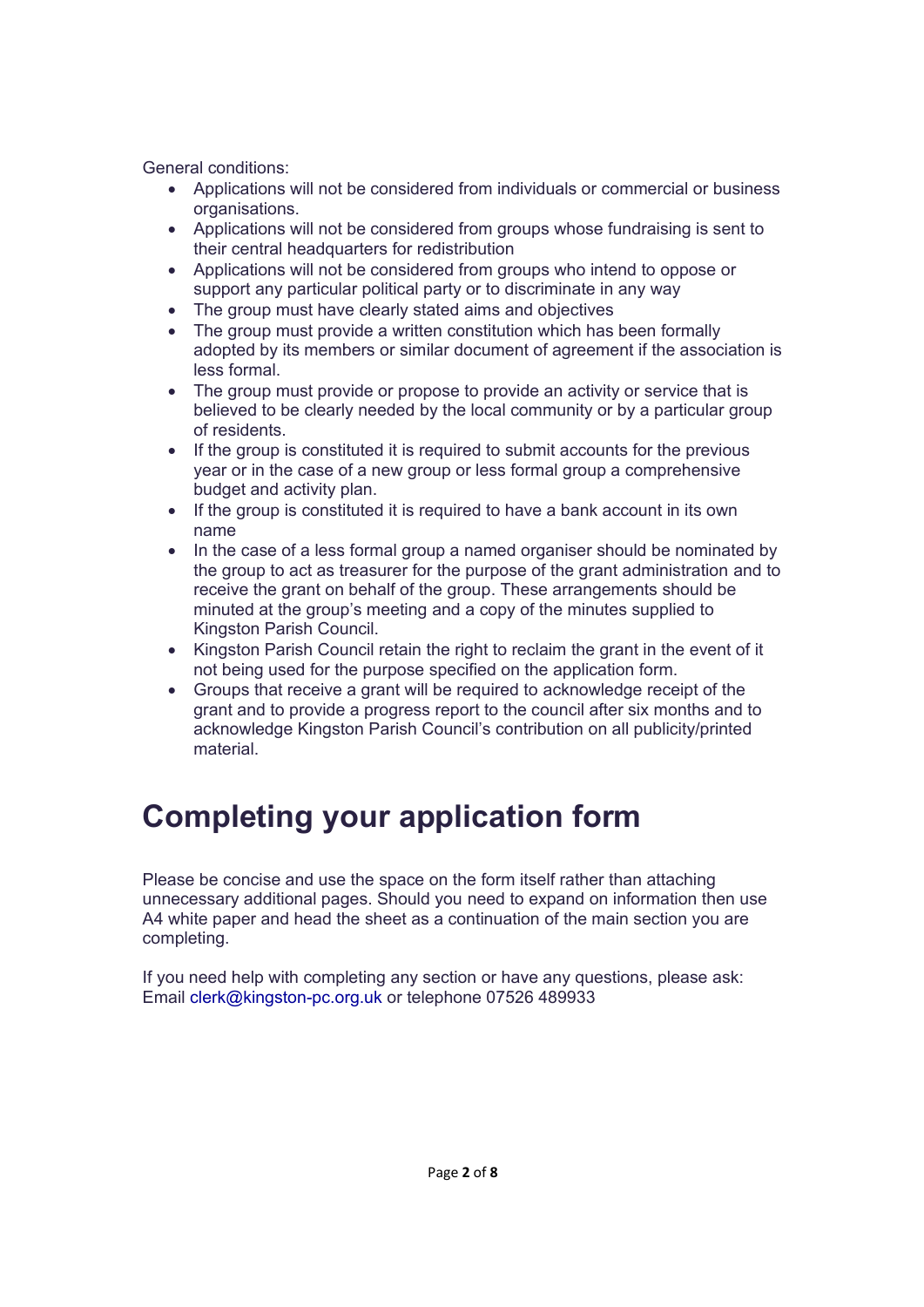# **Kingston Parish Council Financial Grant Application Form 2021-2022**

- x **PLEASE WRITE CLEARLY IN DARK INK OR TYPE**
- **ONLY SEND REQUESTED INFORMATION OR DOCUMENTS**

### **A. Contact details**

| 1. Name & address of your group:                                   |                                                                         |  |  |  |
|--------------------------------------------------------------------|-------------------------------------------------------------------------|--|--|--|
| KINGSTON VILLAGE PRE-SCHOOL                                        |                                                                         |  |  |  |
| KINGSTON VILLAGE HALL                                              |                                                                         |  |  |  |
| THE STREET                                                         |                                                                         |  |  |  |
| <b>KINGSTON</b>                                                    |                                                                         |  |  |  |
| BN7 3NT                                                            |                                                                         |  |  |  |
|                                                                    |                                                                         |  |  |  |
| 2. MAIN contact for this application:                              |                                                                         |  |  |  |
| <b>CLAIRE DISHINGTON</b><br><b>Full name:</b>                      |                                                                         |  |  |  |
| Position held in the group:                                        | ACTING CHAIR OF KINGSTON VILLAGE<br><b>VILLAGE PRE-SCHOOL COMMITTEE</b> |  |  |  |
| Contact address including postcode:<br>KINGSTON VILLAGE PRE-SCHOOL |                                                                         |  |  |  |
|                                                                    |                                                                         |  |  |  |
| KINGSTON VILLAGE HALL<br>THE STREET KINGSTON                       |                                                                         |  |  |  |
| BN7 3NT                                                            |                                                                         |  |  |  |
| Email address:                                                     | claire.dishington@gmail.com                                             |  |  |  |
|                                                                    |                                                                         |  |  |  |
| 07766561945<br>Telephone:                                          |                                                                         |  |  |  |
|                                                                    |                                                                         |  |  |  |

### **B. About your group**

| 3. What type of organisation are you?                                      |  |  |
|----------------------------------------------------------------------------|--|--|
|                                                                            |  |  |
|                                                                            |  |  |
|                                                                            |  |  |
|                                                                            |  |  |
| 299986<br>If a registered charity please supply your registration number : |  |  |
|                                                                            |  |  |
|                                                                            |  |  |
|                                                                            |  |  |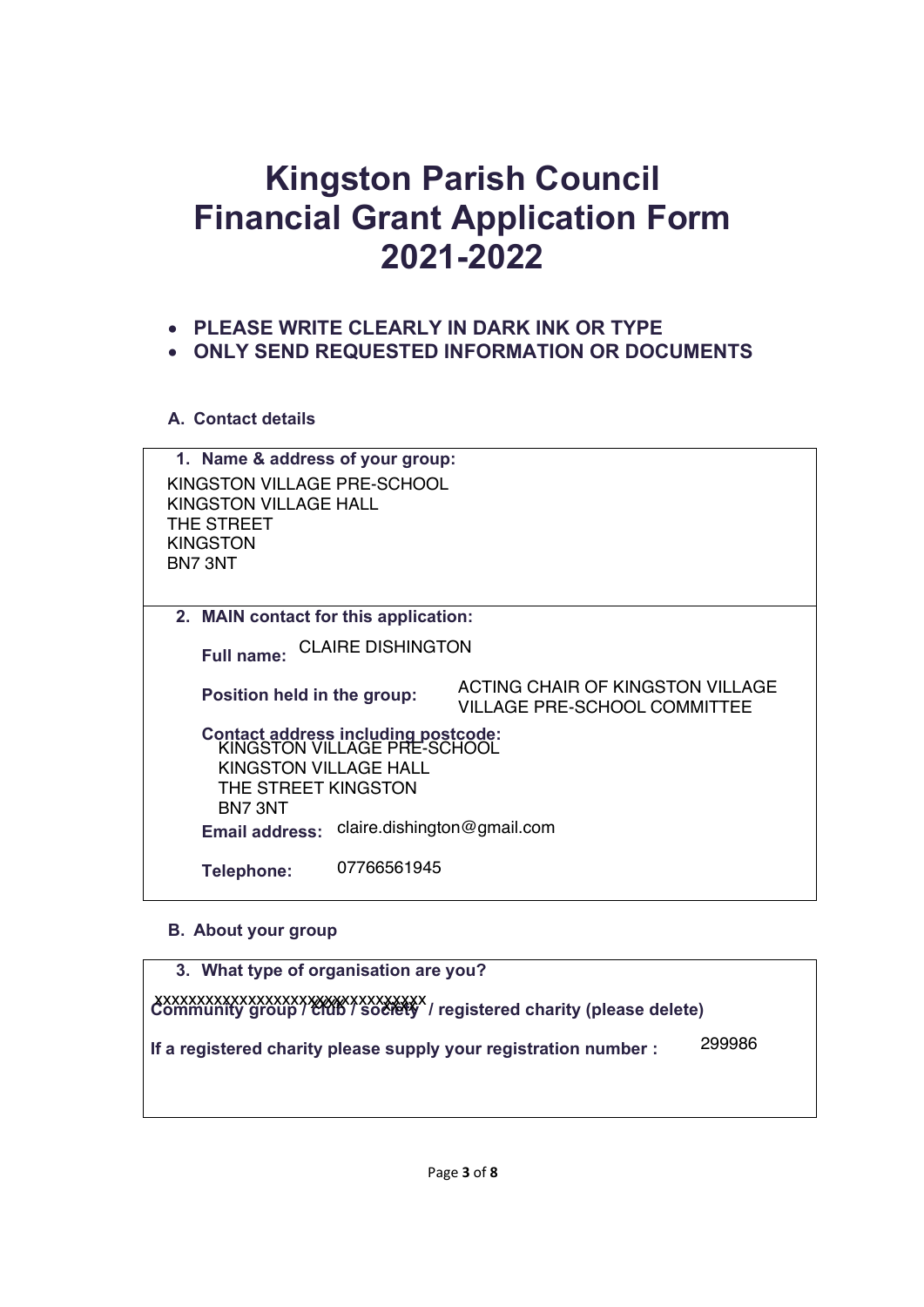| 4. When did your group start? When did it first start meeting or running<br>activities?                                                                                                                                                                                                                                                                                                                                                                                                                                                                                                                                                                                                                                                                                                                                                                                                                                                                                                                                                                                                                                                                 |  |  |
|---------------------------------------------------------------------------------------------------------------------------------------------------------------------------------------------------------------------------------------------------------------------------------------------------------------------------------------------------------------------------------------------------------------------------------------------------------------------------------------------------------------------------------------------------------------------------------------------------------------------------------------------------------------------------------------------------------------------------------------------------------------------------------------------------------------------------------------------------------------------------------------------------------------------------------------------------------------------------------------------------------------------------------------------------------------------------------------------------------------------------------------------------------|--|--|
| March                                                                                                                                                                                                                                                                                                                                                                                                                                                                                                                                                                                                                                                                                                                                                                                                                                                                                                                                                                                                                                                                                                                                                   |  |  |
|                                                                                                                                                                                                                                                                                                                                                                                                                                                                                                                                                                                                                                                                                                                                                                                                                                                                                                                                                                                                                                                                                                                                                         |  |  |
| 5. Briefly describe the purpose of your group. Describe the usual<br>activities/services you provide. If you are a new group describe what you plan to<br>provide. If you have a written constitution you must enclose a copy with this<br>application.<br>The aims of the pre-school are to enhance the development and education<br>of children primarily under statutory school age by encouraging parents to<br>understand and provide for the needs of their children through community<br>groups and by offering appropriate play, education and care facilities,<br>family learning and extended hours groups, together with the right of parents<br>to take responsibility for and to become involved in the activities of such groups,<br>ensuring that such groups offer opportunities for all children, whatever their race,<br>culture, religion, means or ability; encouraging the study of the needs of such<br>children and their families and promoting public interest in and recognition of<br>such needs in the local areas; instigating and adhering to and furthering the aims<br>and objects of the pre-school learning alliance. |  |  |
| 6. How many people are involved in your group?                                                                                                                                                                                                                                                                                                                                                                                                                                                                                                                                                                                                                                                                                                                                                                                                                                                                                                                                                                                                                                                                                                          |  |  |
|                                                                                                                                                                                                                                                                                                                                                                                                                                                                                                                                                                                                                                                                                                                                                                                                                                                                                                                                                                                                                                                                                                                                                         |  |  |
| 7. Please tick if the group has any of the following:                                                                                                                                                                                                                                                                                                                                                                                                                                                                                                                                                                                                                                                                                                                                                                                                                                                                                                                                                                                                                                                                                                   |  |  |
| £10,000,000<br>$\blacktriangledown$<br><b>Maximum cover?</b><br><b>Public liability insurance?</b><br>Other insurance (please specify)?<br><b>Maximum cover?</b>                                                                                                                                                                                                                                                                                                                                                                                                                                                                                                                                                                                                                                                                                                                                                                                                                                                                                                                                                                                        |  |  |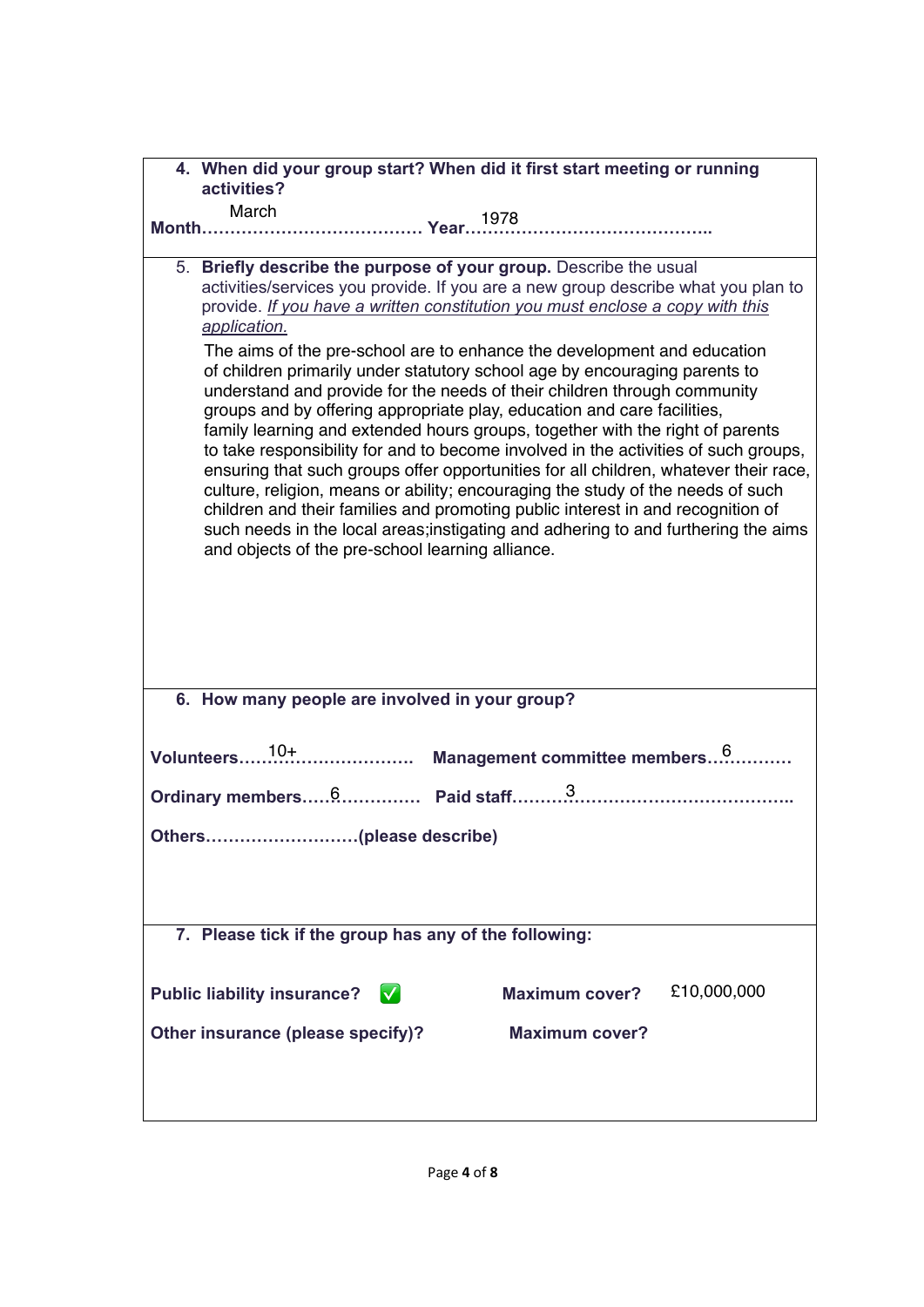### **C. About your project/service**

|       | 8. Describe the project or service for which you are seeking funds. Does it<br>have a title? What does it aim to achieve? How will it work? Please enclose                                                                                                                                                                                                                                                                                                                                                                                                        |
|-------|-------------------------------------------------------------------------------------------------------------------------------------------------------------------------------------------------------------------------------------------------------------------------------------------------------------------------------------------------------------------------------------------------------------------------------------------------------------------------------------------------------------------------------------------------------------------|
|       | any supporting documents, plans.<br>Title: Kingston Pre-school Breakfast Hub                                                                                                                                                                                                                                                                                                                                                                                                                                                                                      |
|       | We want to provide a Health and Wellbeing Breakfast Club for our Pre-school<br>and Primary School Children and their families to give them the best start to<br>their day. The sessions would operate from 8.30am to 9am initially for pre-school<br>children moving to an 8am start once it is up and running successfully for village                                                                                                                                                                                                                           |
|       | families.<br>The project will train the members of the pre-school team to work on all aspects of<br>health and wellbeing at the setting. This starts with the Breakfast Hub where we<br>will give children from the village and surrounding communities, Newhaven,<br>Peacehaven and Seaford, the best start to the day by offering a healthy nutritional<br>breakfast, alongside providing physical and wellbeing activities, such as yoga,<br>growing, cooking and gardening.<br>The team members will train with East Sussex Council, and will implement the a |
|       | plan to deliver new resources and training in accident prevention; healthy eating;<br>physical activitiy; and emotional wellbeing. The key focus is to instil resilience                                                                                                                                                                                                                                                                                                                                                                                          |
|       | and confidence in pre-school children. A key aim is to obtain the HALO awards<br>issued by East Sussex County Council which recognises the settings:                                                                                                                                                                                                                                                                                                                                                                                                              |
|       | * commitment to support the health and wellbeing of children, staff, volunteers<br>and families as part of the whole-setting approach                                                                                                                                                                                                                                                                                                                                                                                                                             |
|       | * continued improvement and the embedding of best health and wellbeing<br>practice;                                                                                                                                                                                                                                                                                                                                                                                                                                                                               |
|       | 9. How have you identified a need for this?<br>There is very limited support in the village for pre-school and primary school<br>children accessing a 'breakfast club'. Following a survey sent to the local families<br>in the area in December 2021,                                                                                                                                                                                                                                                                                                            |
|       | 35 families who have children either at the pre-school or primary school<br>showed a positive response to say that they would like to send their children<br>to the Breakfast Hub.                                                                                                                                                                                                                                                                                                                                                                                |
|       |                                                                                                                                                                                                                                                                                                                                                                                                                                                                                                                                                                   |
|       |                                                                                                                                                                                                                                                                                                                                                                                                                                                                                                                                                                   |
|       |                                                                                                                                                                                                                                                                                                                                                                                                                                                                                                                                                                   |
|       | 10. When do you intend the project or service to start?<br>March<br>2022                                                                                                                                                                                                                                                                                                                                                                                                                                                                                          |
| Month | Year.<br>.                                                                                                                                                                                                                                                                                                                                                                                                                                                                                                                                                        |
|       | 11. How many people in Kingston do you expect to benefit directly from your<br>project? And what age group?                                                                                                                                                                                                                                                                                                                                                                                                                                                       |
|       | Up to 32 children each day, 5 days a week<br>18 months - 9 year olds                                                                                                                                                                                                                                                                                                                                                                                                                                                                                              |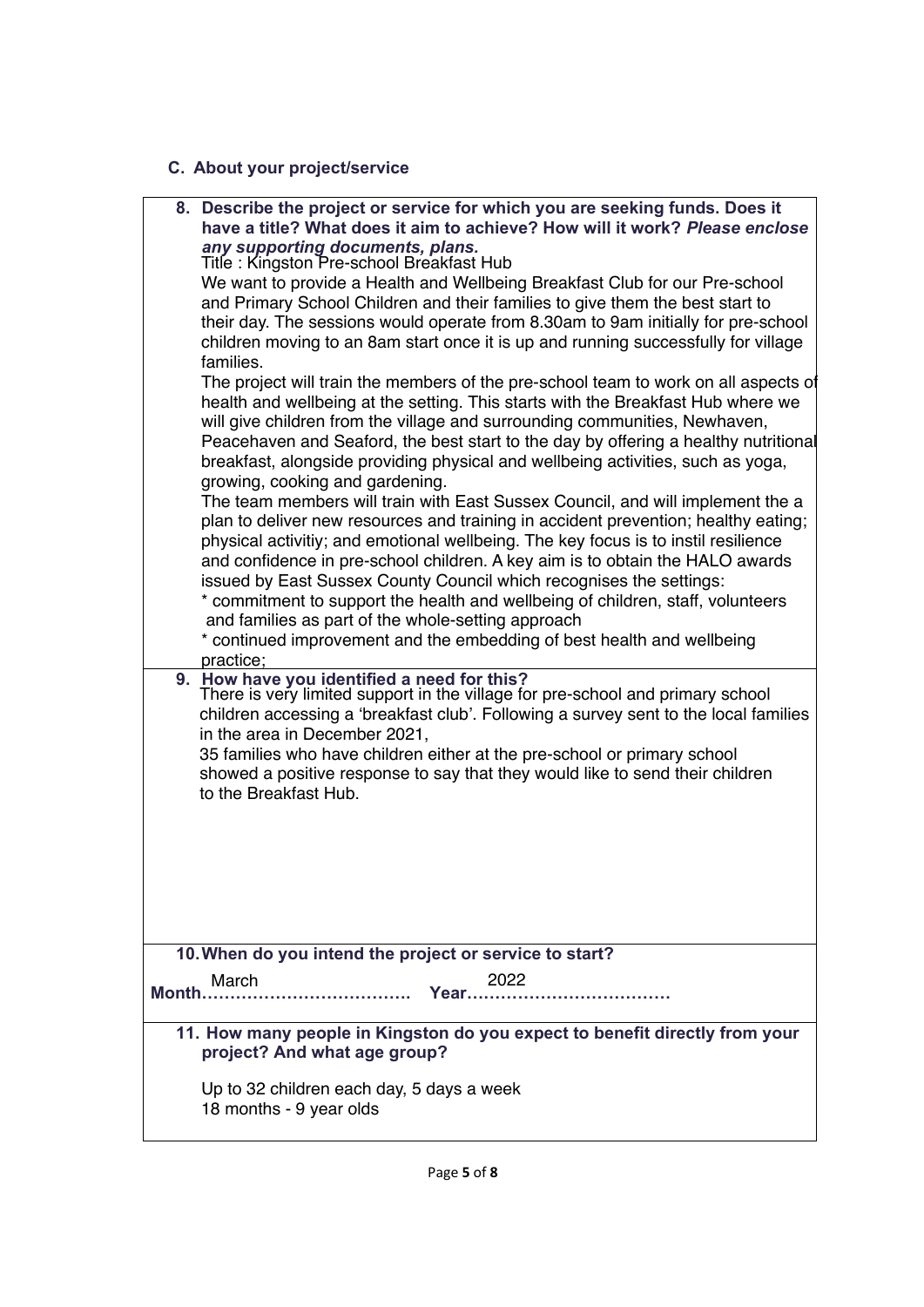| 12. How will you measure the success of your project?<br>Obtaining East Sussex County Councils Healthy Active Little Ones awards.<br>Local children engaged in the Breakfast Hub.<br>The service and activities being delivered are financially sustainable.<br>Engagement with local residence who will be able to volunteer at the Breakfast<br>Hub, either by getting involved in the activities such as delivering yoga, mindfulnes\$<br>sessions or helping with the gardening project or supporting children to<br>school (primary school children only). |                                                                                   |
|-----------------------------------------------------------------------------------------------------------------------------------------------------------------------------------------------------------------------------------------------------------------------------------------------------------------------------------------------------------------------------------------------------------------------------------------------------------------------------------------------------------------------------------------------------------------|-----------------------------------------------------------------------------------|
| 13. What experience does your group or individual members have of running<br>this type of project?                                                                                                                                                                                                                                                                                                                                                                                                                                                              |                                                                                   |
| to supervise children, along with ensuring the appropriate supporting staff and<br>volunteers are in place.<br>The Chair of the Pre-school has experience of setting up community engagement<br>projects.<br>The team will be trained specifically to deliver a programme to obtain the HALO                                                                                                                                                                                                                                                                    | The Pre-school Supervisor/manager has the necessary qualifications and experience |
| awards.                                                                                                                                                                                                                                                                                                                                                                                                                                                                                                                                                         |                                                                                   |
| 14. What is the cost for your project? Please give a summary breakdown of<br>what the money is for. If you have a project budget please enclose it with<br>your application.                                                                                                                                                                                                                                                                                                                                                                                    |                                                                                   |
| Item or activity:                                                                                                                                                                                                                                                                                                                                                                                                                                                                                                                                               | <b>Estimated cost:</b>                                                            |
| > Applying for the HALO awards                                                                                                                                                                                                                                                                                                                                                                                                                                                                                                                                  | £160                                                                              |
| Training and delivery with East Sussex County Council is free,<br>however the cover for staff time on the courses will be estimated at around £937.50 (=<br>4 hours per week, 20 weeks x £12 ph)<br>> HALO resources:                                                                                                                                                                                                                                                                                                                                           |                                                                                   |
| Heatlhy eating & well being home bag kits                                                                                                                                                                                                                                                                                                                                                                                                                                                                                                                       | £150                                                                              |
| printing & stationary                                                                                                                                                                                                                                                                                                                                                                                                                                                                                                                                           | £ 75                                                                              |
| Food Growing kits/Cooking/baking equipment<br>Activity resources and materials                                                                                                                                                                                                                                                                                                                                                                                                                                                                                  | £150<br>£150                                                                      |
| We are seeking support towards the cost of any of the HALO resources identified.                                                                                                                                                                                                                                                                                                                                                                                                                                                                                |                                                                                   |
|                                                                                                                                                                                                                                                                                                                                                                                                                                                                                                                                                                 |                                                                                   |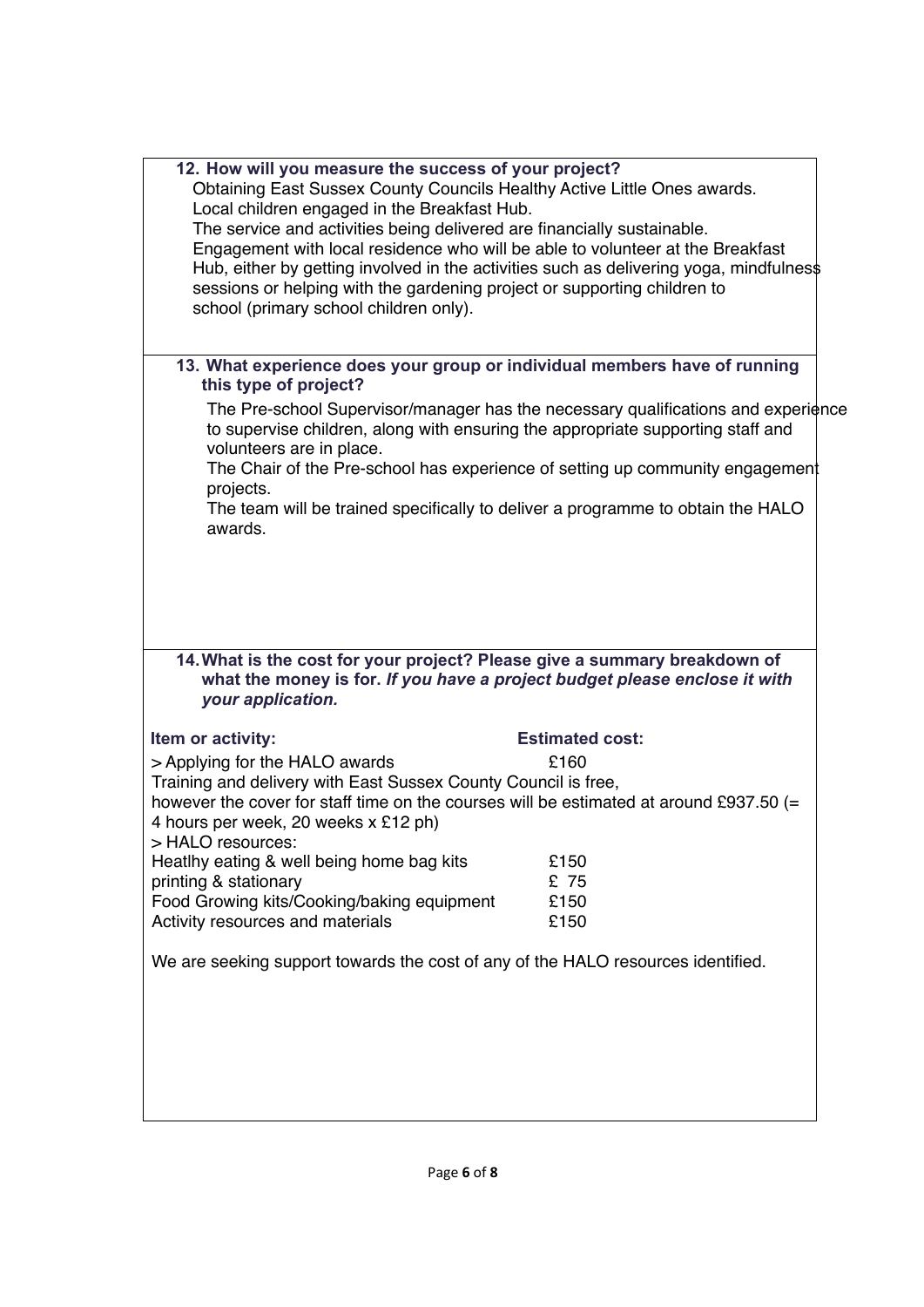| 15. Have you sought funding from others? If yes please give details of which<br>organisation/s, the amount requested and whether you were successful. |  |  |
|-------------------------------------------------------------------------------------------------------------------------------------------------------|--|--|
| We have a fundraising strategy which includes a programme of community                                                                                |  |  |
| events and activities, some of which are specific to the fabric of the village                                                                        |  |  |
| hall along side applying for small grants.                                                                                                            |  |  |
| Since December we have raised over £800 for pre-school equipment,                                                                                     |  |  |
| £600 for the garden project.                                                                                                                          |  |  |
| We have applied for £250 Tesco's Community Grant for the Breakfast Hub,                                                                               |  |  |
| 16. How much of your own money will be used for this project?                                                                                         |  |  |
| £937.50 staff costs                                                                                                                                   |  |  |
| £                                                                                                                                                     |  |  |
| 17. How much money are you asking Kingston Parish Council to grant?                                                                                   |  |  |
| £250                                                                                                                                                  |  |  |
|                                                                                                                                                       |  |  |
| 18. Details of group or group treasurer bank account?                                                                                                 |  |  |
|                                                                                                                                                       |  |  |
| Account number86286323Sort code60-03-32                                                                                                               |  |  |
|                                                                                                                                                       |  |  |
|                                                                                                                                                       |  |  |
|                                                                                                                                                       |  |  |
|                                                                                                                                                       |  |  |
| 19. Please give any additional information that you think may be helpful.                                                                             |  |  |
| East Sussex's Healthy Active Little Ones website:                                                                                                     |  |  |
| https://czone.eastsussex.gov.uk/early-years/halo/                                                                                                     |  |  |
|                                                                                                                                                       |  |  |
|                                                                                                                                                       |  |  |
|                                                                                                                                                       |  |  |
|                                                                                                                                                       |  |  |
|                                                                                                                                                       |  |  |
|                                                                                                                                                       |  |  |